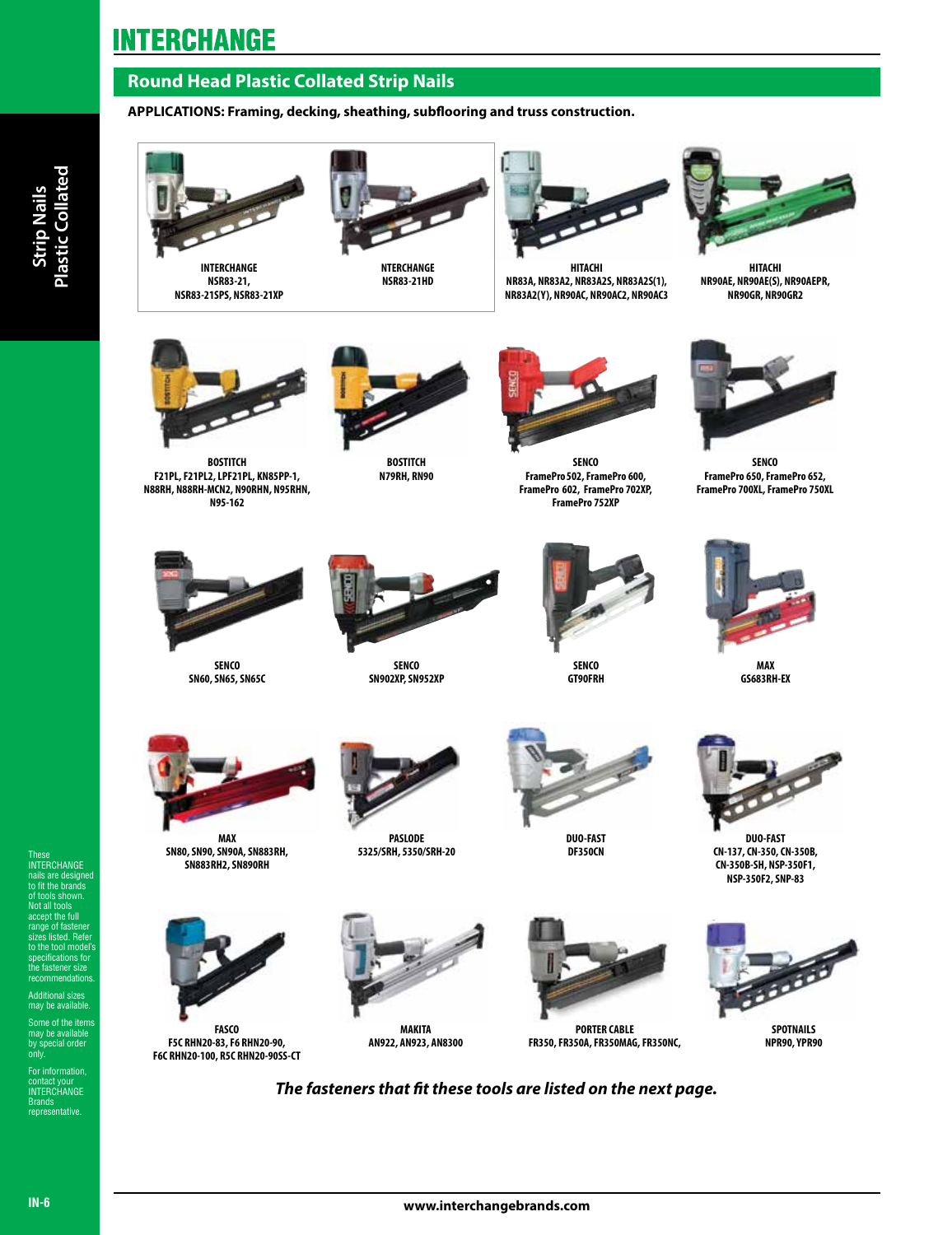# **INTERCHANGE**

## **Round Head Plastic Collated Strip Nails**

**APPLICATIONS: Framing, decking, sheathing, subflooring and truss construction.**

*The tools that shoot these fasteners are shown on the previous page.*



### **21° Round Head Strip Nails - DPS Series (Plastic Collated)**

| ORDER NO. | <b>DESCRIPTION CODE</b> | <b>DESCRIPTION</b>                                                               | <b>POINT</b>   | QTY/STRIP       | <b>M/CTN</b>     |
|-----------|-------------------------|----------------------------------------------------------------------------------|----------------|-----------------|------------------|
| 12015     | DPS06D113               | 2" x .113 Bright Decking Nail                                                    | Diamond        | 25              | 6.0 M            |
| 12016     | <b>DPS06D113-G</b>      | 2" x .113 Galvanized Decking Nail                                                | <b>Diamond</b> | 25              | 6.0 <sub>M</sub> |
| 12017     | <b>DPS06D113-GR</b>     | 2" x .113 Galvanized Ring Decking Nail                                           | <b>Diamond</b> | 25              | 6.0 <sub>M</sub> |
| 12008     | DPS06D113-HDGR          | 2" x .113 Hot Dip Galvanized Ring Decking Nail                                   | Diamond        | $\overline{25}$ | 6.0 M            |
| 12022     |                         | DPS07D120-HCHDGS 2-1/4" x .120 High Carbon Hot Dip Galvanized Screw Decking Nail | <b>Diamond</b> | $\overline{25}$ | 3.0 <sub>M</sub> |
| 12020     | <b>DPS07D120-HC</b>     | 2-1/4" x .120 High Carbon Decking Nail                                           | Diamond        | 25              | 5.0 M            |
| 12025     | DPS08D113               | 2-3/8" x .113 Bright Decking Nail                                                | Diamond        | 25              | 5.0 M            |
| 12040     | <b>DPS08D113-G</b>      | 2-3/8" x .113 Galvanized Decking Nail                                            | <b>Diamond</b> | 25              | 5.0 <sub>M</sub> |
| 12042     | <b>DPS08D113-GR</b>     | 2-3/8" x .113 Galvanized Ring Decking Nail                                       | <b>Diamond</b> | 25              | 5.0 <sub>M</sub> |
| 12037     | DPS08D113-HDG           | 2-3/8" x .113 Hot Dip Galvanized Decking Nail                                    | Diamond        | $\overline{25}$ | 5.0 M            |
| 12038     | DPS08D113-HDGR          | 2-3/8" x .113 Hot Dip Galvanized Ring Decking Nail                               | Diamond        | $\overline{25}$ | 5.0 M            |
| 12032     | DPS08D113-HDGS          | 2-3/8" x .113 Hot Dip Galvanized Screw Decking Nail                              | <b>Diamond</b> | $\overline{25}$ | 5.0 M            |
| 12030     | DPS08D113-R             | 2-3/8" x .113 Bright Ring Decking Nail                                           | Diamond        | 25              | 5.0 M            |
| 12035     | DPS08D113-S             | 2-3/8" x .113 Bright Screw Decking Nail                                          | Diamond        | 25              | 5.0 M            |
| 12050     | DPS08D131               | 2-1/2" x .131 Bright Decking Nail                                                | Diamond        | 25              | 5.0 M            |
| 12073     | DPS09D120-S             | 2-3/4" x .120 Bright Screw Decking Nail                                          | Diamond        | 25              | 4.0 M            |
| 12060     | DPS10D120               | 3" x .120 Bright Framing Nail                                                    | Diamond        | 25              | 4.0 M            |
| 12066     | <b>DPS10D120-GR</b>     | 3" x .120 Galvanized Ring Framing Nail                                           | <b>Diamond</b> | 25              | 4.0 M            |
| 12053     | DPS10D120-HDGR          | 3" x .120 Hot Dip Galvanized Ring Framing Nail                                   | Diamond        | $\overline{25}$ | 4.0 M            |
| 12072     | DPS10D120-HDGS          | 3" x .120 Hot Dip Galvanized Screw Framing Nail                                  | Diamond        | $\overline{25}$ | 4.0 M            |
| 12064     | DPS10D120-R             | 3" x .120 Bright Ring Framing Nail                                               | Diamond        | 25              | 4.0 M            |
| 12063     | DPS10D120-S             | 3" x .120 Bright Screw Framing Nail                                              | Diamond        | 25              | 4.0 M            |
| 12070     | DPS10D131               | 3" x .131 Bright Framing Nail                                                    | Diamond        | 25              | 4.0 M            |
| 12085     | <b>DPS10D131-G</b>      | 3" x .131 Galvanized Framing Nail                                                | <b>Diamond</b> | 25              | 4.0 <sub>M</sub> |
| 12087     | <b>DPS10D131-GR</b>     | 3" x .131 Galvanized Ring Framing Nail                                           | <b>Diamond</b> | 25              | 4.0 <sub>M</sub> |
| 12082     | <b>DPS10D131-HDG</b>    | 3" x .131 Hot Dip Galvanized Framing Nail                                        | <b>Diamond</b> | $\overline{25}$ | 4.0 M            |
| 12083     | DPS10D131-HDGR          | 3" x .131 Hot Dip Galvanized Ring Framing Nail                                   | <b>Diamond</b> | $\overline{25}$ | 4.0 M            |
| 12074     | DPS10D131-R             | 3" x .131 Bright Ring Framing Nail                                               | Diamond        | 25              | 4.0 M            |
| 12075     | DPS10D131-S             | 3" x .131 Bright Screw Framing Nail                                              | Diamond        | 25              | 4.0 M            |
| 12110     | DPS12D120               | 3-1/4" x .120 Bright Framing Nail                                                | Diamond        | 25              | 4.0 M            |
| 12115     | DPS12D131               | 3-1/4" x .131 Bright Framing Nail                                                | Diamond        | 25              | 4.0 M            |
| 12130     | <b>DPS12D131-G</b>      | 3-1/4" x .131 Galvanized Framing Nail                                            | <b>Diamond</b> | 25              | 4.0 <sub>M</sub> |
| 12122     | <b>DPS12D131-GS</b>     | 3-1/4" x .131 Galvanized Screw Framing Nail                                      | <b>Diamond</b> | 25              | 4.0 M            |
| 12140     | <b>DPS12D131-HDG</b>    | 3-1/4" x .131 Hot Dip Galvanized Nail                                            | <b>Diamond</b> | $\overline{25}$ | 4.0 M            |
| 12142     | DPS12D131-HDGS          | 3-1/4" x .131 Hot Dip Galvanized Screw Framing Nail                              | Diamond        | 25              | 4.0 M            |
| 12117     | DPS12D131-S             | 3-1/4" x .131 Bright Screw Framing Nail                                          | Diamond        | 25              | 4.0 M            |
| 12148     | DPS16D131               | 3-1/2" x .131 Bright Framing Nail                                                | Diamond        | 25              | 4.0 M            |

Plastic Collat **Plastic CollatedStrip Nails**

> The tool pictures may vary from actual tool.

*The coating on the HDG nails could be hot dipped zinc, hot dipped wire zinc or thermal diffusion zinc and all comply with ASTM A153 Standards.*

### **NAILS**

STANDARD - Nails are Bright Wire, Smooth Shank and Diamond Point unless otherwise specified **Other Finishes:**

ahlighted items are Stai Blue highlighted items are Hot Dip Galvanized (HDG) ASTM A153 Yellow highlighted items are Electro-Galvanized (G) ASTM A641 Gray highlighted items are Heat Treated (HT) or High Carbon (HC)



The information

in this catalog represents current information related to the compatibility between the fasteners and the pneumatic or cordless tools.

Use this information as a auideline